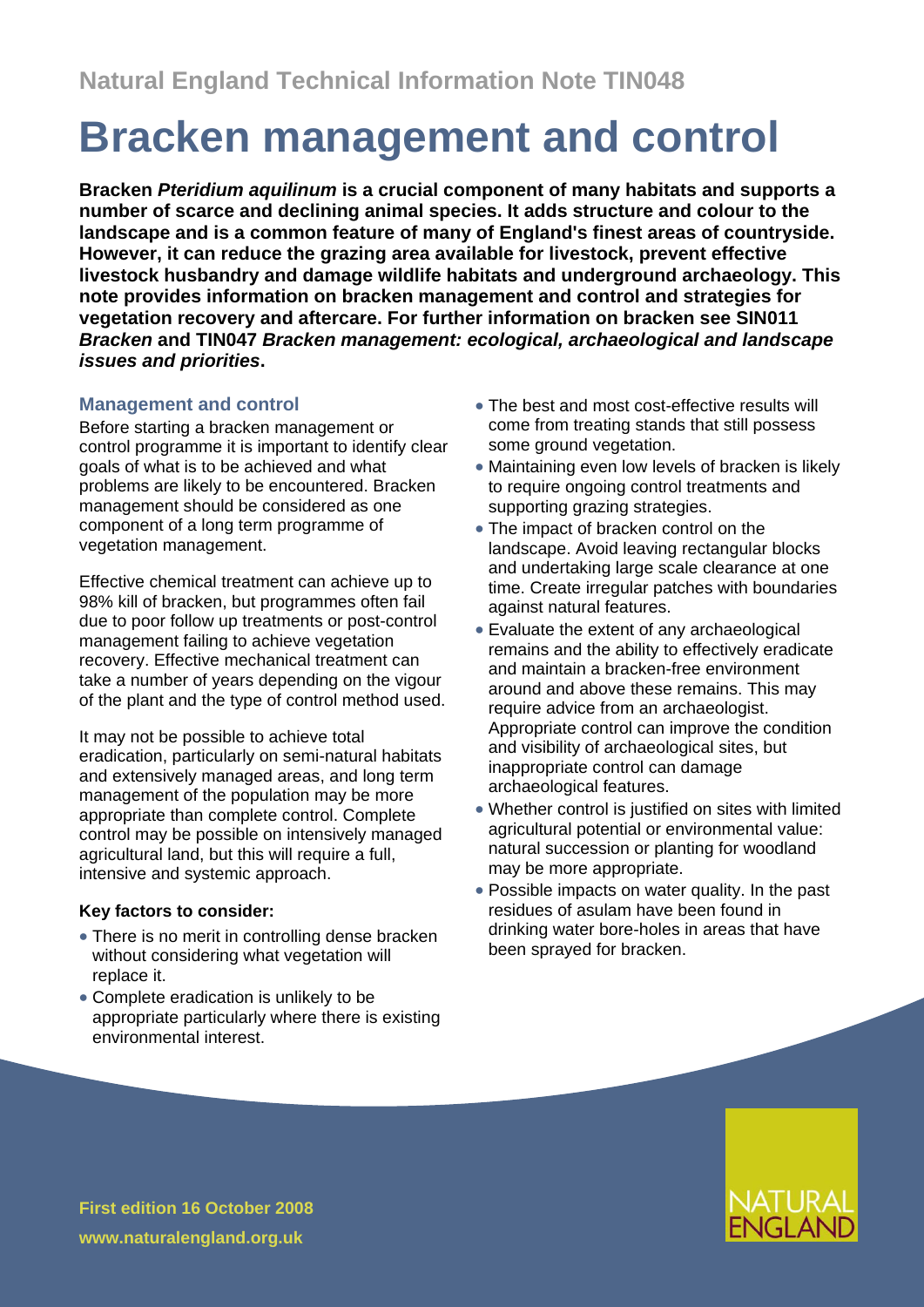#### **Do not control bracken where:**

- Sites have important woodland ground flora (eg bluebells and wood anemones) beneath the canopy. In South West and North West England, avoid sites with violets or cow-wheat beneath the canopy as these may be important for fritillary butterflies.
- Ferns of ecological interest are present or occur nearby as they may be damaged by drifting spray. Care should be taken near rocky areas and upland watercourses that harbour many ferns.
- Bracken occurs on steep slopes which may be subject to erosion whilst without vegetation. The minimum limit suggested is 110 m on land not under cultivation. Mechanical control under these conditions could lead to soil displacement, and the erosion and movement of soil or vegetation at lower elevations. It could also encourage erosion by water including the development of gullies and rills. Chemical control of bracken on slopes can also result in run-off downhill, and risks damage to non-target species and pollution of upland water courses. If possible, carry out an erosion risk assessment.
- The long-term costs exceed the likely environmental benefits.
- Control may result in the damage of archaeological features, notably as a result of the chosen control methodology.

Before embarking on any form of bracken control inspect the site during the winter months to check for obstacles, hidden pits or ditches or anything else that could cause injury to the operator, damage or an overturn.

## **Legislation**

On Sites of Special Scientific Interest (SSSIs) consent may be required and you should consult Natural England before undertaking any management.

Where the objective of control is the agricultural intensification of uncultivated land and seminatural areas, the 2006 Environmental Impact Assessment Regulations, EIA apply, and Natural England will need to approve the proposals.

The EIA regulations are reinforced under Cross Compliance, Good Agricultural and Environmental Condition(GAEC). GAEC 5 specifically relates to EIA. If bracken control involves cultivation or soil management, GAEC 1, which relates to soils also applies, particularly in the uplands.

If considering the use of pesticides the Environment Agency should be consulted and they may need to give their consent if there are water courses in the vicinity. For further information see:

- Application to use herbicides in or near water **[www.environment](http://www.environment-agency.gov.uk/commondata/acrobat/wqm1_form_1797463.pdf)[agency.gov.uk/commondata/acrobat/wqm1](http://www.environment-agency.gov.uk/commondata/acrobat/wqm1_form_1797463.pdf) [\\_form\\_1797463.pdf](http://www.environment-agency.gov.uk/commondata/acrobat/wqm1_form_1797463.pdf)** and
- accompanying quidance notes **www.environmentagency.gov.uk/commondata/acrobat/wqm1 \_notes201\_1797478.pdf**.

Burning bracken is controlled by the Heather and Grass Etc. (Burning) (Amendment) Regulations 1987 (SI 1987 No 1208) made under Section 20 of the Hill Farming Act 1985.

## **Health and safety**

See appendix at the end of this leaflet.

#### **The risks to drinking water from pesticides used to control bracken**

Residues of asulam have been found in drinking water bore-holes on land that has been subject to chemical bracken control. Careful assessment must be given to mitigating the risks of overspraying and drift on water sources and abstraction points whether they are privately owned or owned by a water company. For further advice contact your local Environment Agency office or the Natural England National Pesticides and Toxic Substances Specialist.

## **Methods of bracken control**

Control should be considered as a staged process, with at least two stages. The first is treatment to reduce the cover of bracken and open up the stand for either natural regeneration, re-vegetation treatments or grazing.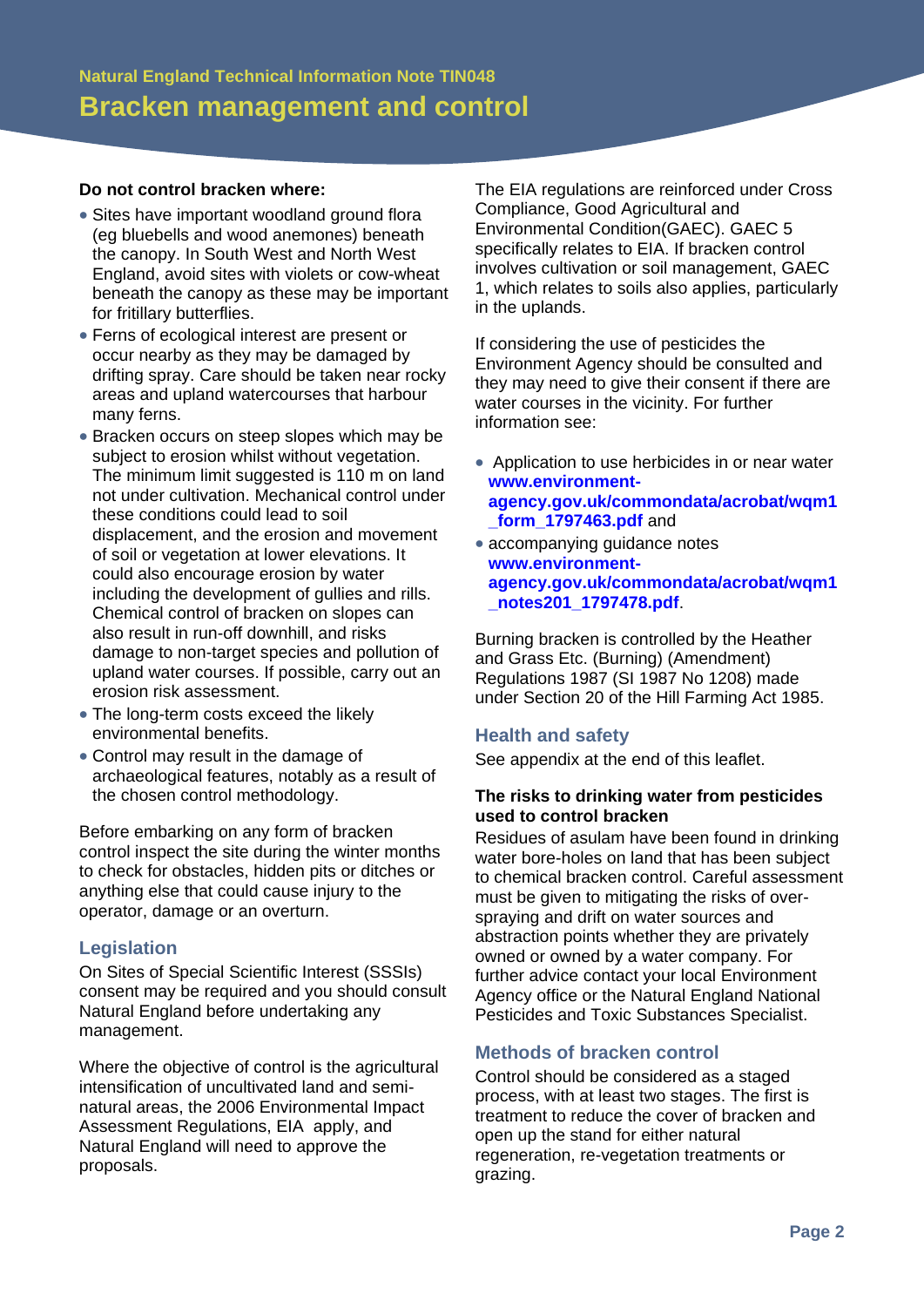The second stage involves the use of either:

- intensive follow-up treatments aimed at eradication; or
- less intensive treatment aimed at managing bracken at low levels.

All follow up treatments need the appropriate commitment of resources to ensure success and this should be considered before starting the control programme.

#### **Mechanical methods**

**Cutting** The aim is to cut twice each season. First cut in about mid-June (mid-July if groundnesting birds may be present) when the bracken is 50-75 cm high (this cut may have to be later in the uplands) and again six weeks later. This twice yearly cutting is likely to be required for at least 3 years. An alternative is a single cut in late July, repeated for at least 5 years. The two-cut system allows earlier access to vegetation under the bracken by grazing stock as well as further weakening the rhizome by forcing additional growth during the season.

Cutting will need to be repeated when the bracken shows signs of recovery. Complete eradication will not be achieved by cutting alone. Considerations about whether to cut or not should be made in respect to ground-nesting birds. On sensitive archaeological sites, cutting should be carried out using hand-held strimmers and it may be possible to remove bracken litter across small archaeological areas by raking.

On some sites, a follow-up cut can be carried out using a double-chop forage harvester, provided there are no obstacles or stone/rocks to cause damage. Where possible the forage (including large areas of dense bracken litter) can be collected and used as mulch or sold to plant nurseries. There is evidence that the scraped areas will re-colonise well where dense bracken litter has been removed.

**Crushing** This is less effective than cutting, but is sometimes suitable for difficult terrain which might damage cutter blades. It is usually best carried out repeatedly on young fronds that are brittle and easily snapped. All Terrain Vehicles (ATV) can be used to treat areas where a larger machine cannot go such as amongst gorse or

under trees. Repeat the treatment for at least 3 years if two crushings per season, and 5 years if only crushed annually.

This technique is useful as a follow-up treatment on a sprayed areas. Use a flat or ring roller. Special bracken crushing rollers fitted with deep cross-ribs (eg Cuthbertson, Holt), or purposebuilt machines (eg Landbase, Bracken Bruisers) may be available locally.

Where tractors or ATVs are unsuitable, consider using horse-drawn rollers or bracken-bruisers. There is a risk of erosion if this method is used on sloping ground. It should not be used where ground-nesting birds are present or on sensitive archaeological sites. Crushing rollers may damage low level archaeological remains which are obscured by the height of the bracken. No crushing should be undertaken in the proximity of such remains and instead hand-held strimmers should be used. This method is also unlikely to eradicate bracken but can help to keep it in check.

**Livestock treading** Winter-feeding can be used to attract livestock onto the site so that:

- bracken buds and developing fronds which are close to the surface or just emerged are damaged by stock treading (cattle are more effective than sheep); and
- the litter is disturbed and broken up (this also encourages frost penetration to the rhizomes).

In spring, as new fronds expand, remove the livestock to prevent bracken poisoning. This is not a reliable method but can help damage surviving fronds as a follow-up on sprayed areas. It should not be used where the vegetation is easily damaged by trampling (eg heather), where particularly vulnerable archaeological deposits are located or where unsightly fencing has to be erected.

**Burning** of bracken litter is useful to ease cultivation and seeding success. Burning of dead litter without follow-up is of no benefit, constitutes an unnecessary fire risk and may increase frond production. Burning may also be unsightly in the landscape.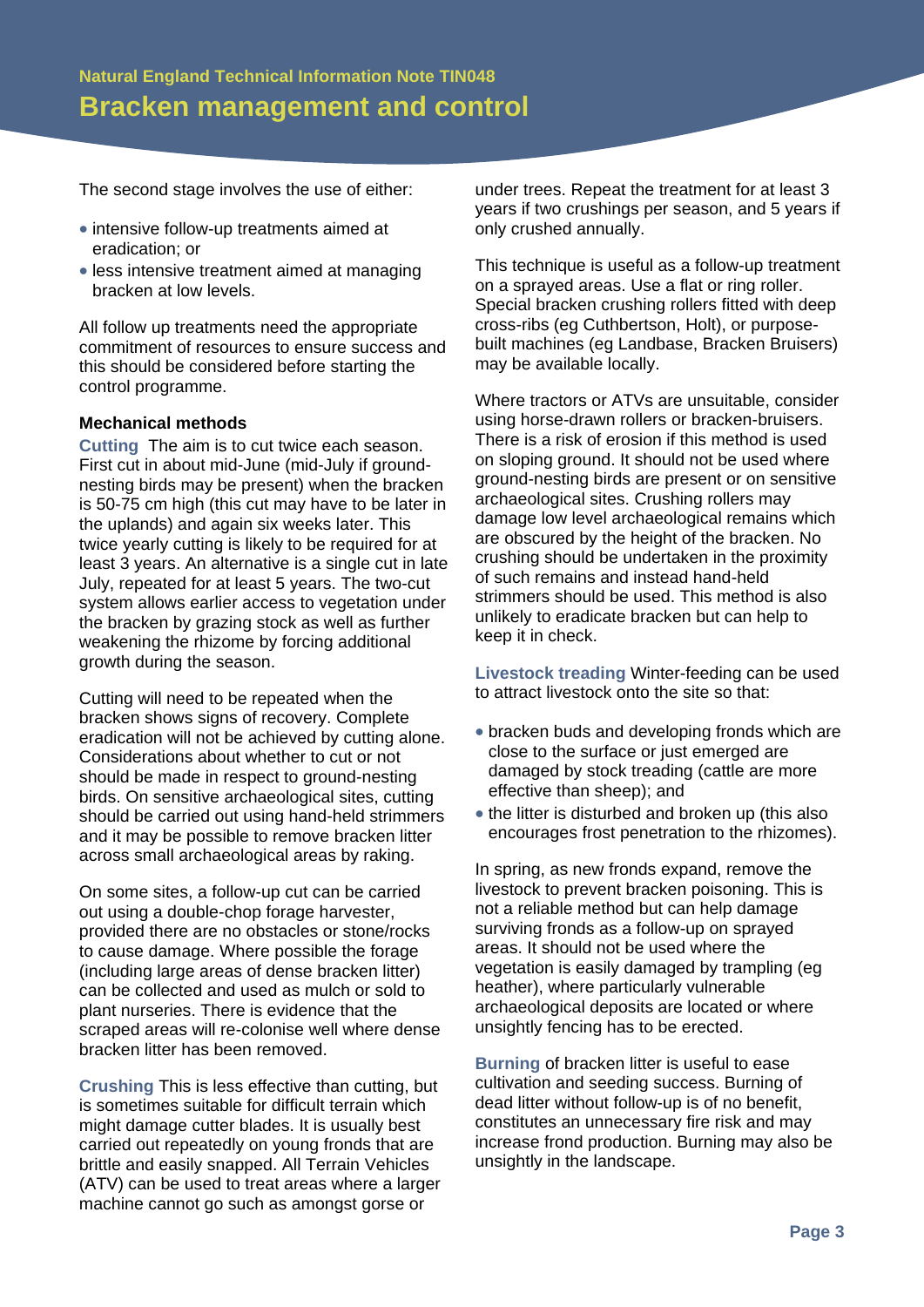**Ploughing and cultivation** On suitable areas bracken cover can be significantly reduced by ploughing between late June and early August. Aim to invert deep furrows to expose the bracken rhizomes and leave these undisturbed over winter and follow with a spring sowing. Deep tine cultivation in two directions has been used to successfully controlled bracken without ploughing. Some regeneration will occur, so a follow-up programme using another method must also be used.

This method should not be used on sites with a valuable ground flora or with archaeological remains. This method can also damage the intrinsic value of the soil being cultivated, and so should not be used on undisturbed semi-natural and/or ancient soils. Environmental Impact Assessment regulations will need to be considered.

#### **Chemical methods**

Two herbicides are recommended for bracken control: asulam (Asulox) and glyphosate. Recommended dose rates for overall application are: Asulam 11 litres/ha: Glyphosate 5 litres/ha.

Asulam is selective and has relatively little permanent effect on underlying vegetation, but it will kill other ferns. It is approved for aerial application. Glyphosate is cheaper, but being a systemic chemical should only be sprayed in areas of deep litter bracken with little underlying vegetation as it will kill any grass or heather present. It is not approved for aerial application. Weed-wipers can be used to create selectivity within the vegetation canopy. Livestock should be excluded from treated areas until after senescence to reduce the risk of bracken poisoning.

Both chemicals should be applied after full frond expansion, but before tip die-back. This ensures maximum absorption and translocation into below-ground rhizomes. This normally occurs between mid-July and late September depending on altitude, locality and season. Both chemicals can achieve > 90% control.

An advantage of glyphosate is that it produces visible symptoms soon after application allowing treatment of missed strips in the same season. In all cases, spot treatment of missed areas in

the same season or in the following year and the treatment of regenerating areas, will considerably increase the duration of effective control. Eradication requires annual spot treatment.

**Tractor mounted sprayers** Spray booms must be set high enough for an even coverage of the fronds. Areas to be controlled should be walked the previous winter to mark dangerous obstacles. Tractor mounted sprayers should not be used in the vicinity of sensitive archaeological sites.

## **Aerial application (by helicopter only)** Only

asulam is approved for aerial application. Control by aerial spraying is most successful where there are large areas of uninterrupted bracken, if there is underlying archaeology and on slopes too steep to allow safe use of a ground-based vehicle. Where there are obstacles that prevent a constant flying height, control will be poor. The area to be treated each year should not exceed the area that can be managed by follow-up treatment.

**Knapsack spraying** Useful for small areas, but limited by the weight of water carried, the need for frequent refilling and the effort required to keeping the boom above the fronds. Suitable for archaeological sites and for follow-up treatment on limited areas.

**Low volume drift spraying** with the Micron Ulva Comfortable and easy to use but bracken control is less reliable than for other spray methods. A steady wind of 5 to 10 km per hour is required. Asulam is used in mixture with wetters, eg Adder or Actipron.

**Weed wipers** Generally, these are ATV or tractor-mounted rotating pressurised systems. Only glyphosate is approved for use in weed wipers.

**Spot treatment** This approach can be used to control missed areas, fronds of recovering bracken after an overall spray, or patches that are inaccessible or otherwise unsuitable for tractor mounted equipment. Both asulam and glyphosate are approved. They should be applied to wet the foliage thoroughly, but not to the point of run-off. Spot-guns and hose and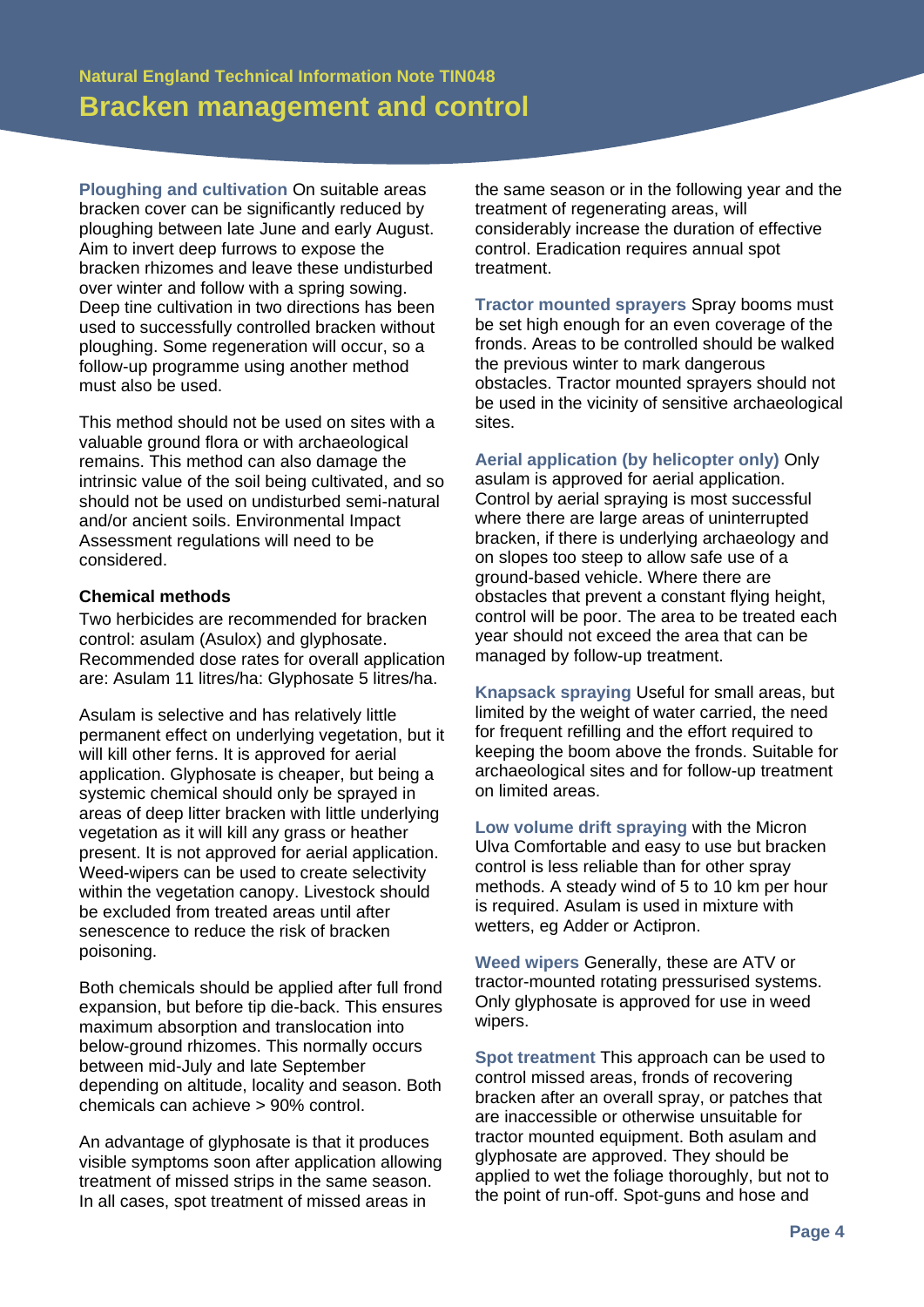lance on ATV/quad bikes are suitable application methods.

#### **Mixed mechanical/herbicide methods**

A combination of mechanical methods and herbicide application is often effective. For example, a single aerial spray will give good primary control that can be maintained by regular cutting. Cutting alone may not have been safe in the previously dense bracken. A winter or late autumn cut of the dead stems may also help to increase the uptake of the chemical into the rhizome which, if combined with a frost, will weaken the plant still further.

A single cut in the year before spraying produces an even canopy, a higher density of fronds and more active buds on the rhizome, all of which increase the efficacy of the herbicide.

#### **Long-term control**

Mechanical and chemical control can effectively reduce bracken infestation, but monitoring and follow up treatments together with grazing management are essential to maintain control.

## **Vegetation re-establishment**

Where there is existing valuable ground flora vegetation management should be aimed at maintaining this desired cover. Where there is little existing ground vegetation, then bracken control should be supported by methods to reinstate other vegetation: typically upland grassland, heathland or moorland, or on agricultural areas, productive grassland.

The choice of vegetation type should be agreed prior to starting bracken control and, where appropriate, should be included within agrienvironment agreement objectives. Factors to consider during vegetation re-establishment include:

#### **Litter disturbance**

This can be achieved by burning, incorporation, livestock trampling or removal. All methods increase the speed of re-vegetation and can be initiated before bracken treatment begins. Trampling may be encouraged by the judicious use of supplementary feeding (including mineral licks), although care should be taken to avoid damaging other existing semi-natural vegetation.

This option is not appropriate on steep slopes susceptible to soil erosion or on sensitive archaeological sites.

#### **Seeding**

Heather re-instatement requires the use of seed from other areas of heathland or moorland. This can be applied as litter (at about 1 tonne/ha) or as cut shoots collected in November or December (at 5-15 tonnes/ha). Stabilisation of the soil whilst heather establishment takes place can be accomplished with forestry brashings or with a nurse sward of suitable grasses (eg common bent *Agrostis capillaris*, wavy-hair grass *Deschampsia flexuosa* or sheep's fescue *Festuca ovina*) sown at 20-40 kg/ha (50/50 bent/fescue mixture). Recently, a novel technique has been developed where cleaned heather seed is pre-treated by smoke/chemicals to stimulate germination and then broadcast by hydraulic sprayer.

#### **Grass re-establishment**

For agriculturally productive grassland, routine practices can be followed. For upland grazing a mix of bents and fescues may be appropriate. Adding a range of wildflowers to the mixture will produce grassland with higher conservation interest, although seed and establishment costs will be higher.

#### **Fertiliser and lime**

For productive grassland a slow release phosphate fertiliser with nitrogen may be required. If soil  $pH$  is  $<$  4.5, lime may be applied to aid grassland establishment and growth.

Recommendations should be based on recent soil test results, ensuring adequate sampling intensity for the number of fields or area of land being treated.

## **Grazing control**

Where vegetation is being re-instated, grazing should be carefully managed. Reduce or prevent grazing during the establishment phase and carefully monitor in subsequent seasons to avoid overgrazing. The slower growth of heather plants means they must be protected from overgrazing for a longer period, generally five years. Any new fencing should be sited carefully to avoid damage to archaeological features or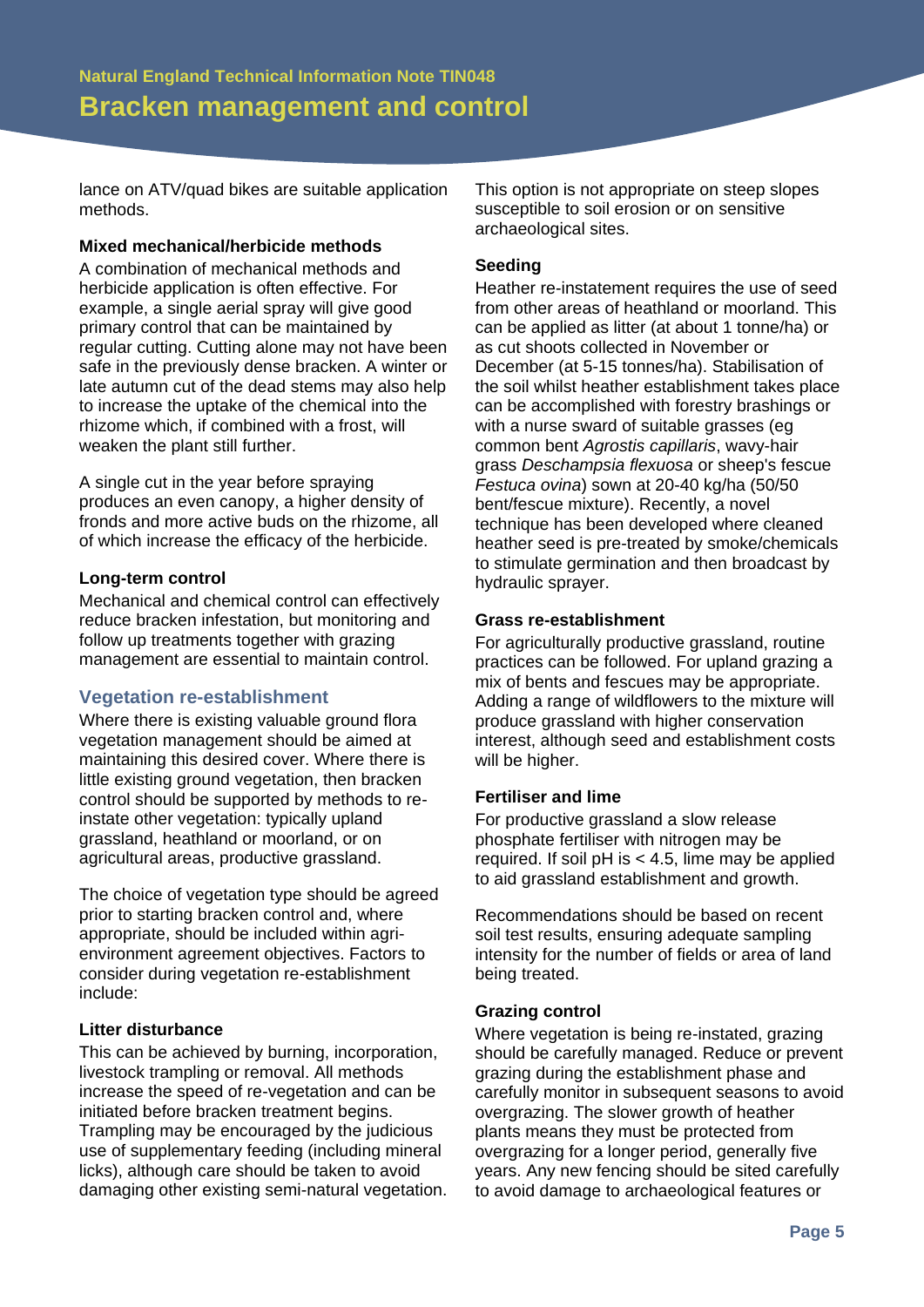landscape value. On conservation sites, it may be necessary to exclude rabbits from areas where heather regeneration is desired. This can be done by erecting temporary fencing: either electric close-weave fencing (polywire type), or rabbit fencing with overlapped netting pinned or dug into the soil or turf.

## **Conversion to woodland**

In circumstances where it is not environmentally or agriculturally cost-effective to control bracken, it may be appropriate to plant trees or allow natural succession to woodland and/or scrub. Depending on eventual tree cover, bracken may be shaded out, although its control will almost certainly aid establishment during planting. The potential for natural succession can be tested by assessing the density of tree and shrub seedlings, with and without litter removal in trial areas. Woodland will not be appropriate on archaeological sites, or where the existing wildlife or landscape value is greater.

## **Further information**

Natural England Technical Information Notes are available to download from the Natural England website: **www.naturalengland.org.uk**. In particular SIN011 and TIN047:

- *Bracken*
- *Bracken management: ecological, archaeological and landscape issues and priorities*

For information on other Natural England publications contact the Natural England Enquiry Service on 0845 600 3078 or e-mail **enquiries@naturalengland.org.uk**

This leaflet has been developed from various sources including the RDS Technical Advice

Note *Bracken control, vegetation restoration and land management* that was originally written by:

PROFESSOR R.J. PAKEMAN, Macaulay Land Use Research Institute, Craigiebuckler, Aberdeen, AB15 8QH, UK. (Fax: 01224 311556, E-mail: **r.pakeman@macaulay.ac.uk**)

Dr M.G. Le DUC & PROFESSOR R.H. MARRS, School of Biological Science, Derby Building, University of Liverpool, PO Box 147, L69 3BX, UK. (Fax: 0151 794 4940, E-mail: **calluna@liverpool.ac.uk**)

Additional material added by I. CONDLIFFE, D. ENRIGHT, M. FROMENT and D. SMALLSHIRE, PAUL LACEY Natural England.

#### **Other information**

- *Scottish Environment Agency, Bracken Control: A Guide to Best Practice www.sepa.org.uk/publications/leaflets/brac ken/*
- *Bracken and high brown fritillary butterflies www.butterflyconservation.org/uploads/high\_brown\_fritil lary(1).pdf*
- *Defra, Controlling soil erosion www.defra.gov.uk/ENVIRONMENT/land/soil/ pdf/soilerosion-combinedleaflets.pdf*
- *Environment Agency, Application to use herbicides in or near water [www.environment](http://www.environment-agency.gov.uk/commondata/acrobat/wqm1_form_1797463.pdf)[agency.gov.uk/commondata/acrobat/wqm1](http://www.environment-agency.gov.uk/commondata/acrobat/wqm1_form_1797463.pdf) [\\_form\\_1797463.pdf](http://www.environment-agency.gov.uk/commondata/acrobat/wqm1_form_1797463.pdf)*

## **Appendix - Health and Safety, and guidelines for herbicide use**

# **Safety: Working on slopes - spraying and mechanical treatment**

- No slope is safe.
- Use four-wheel drive tractors fitted with approved safety cabs or frames, or appropriate ATV equipment.
- Drivers must be experienced in working on steep and uneven ground and be particularly aware of the dangers of operating trailed equipment on slopes. Walk the site the winter before treatment or cutting operations are planned to check for hidden obstacles, ditches etc. Beware of buried pipes and cables, and any overhead wires.